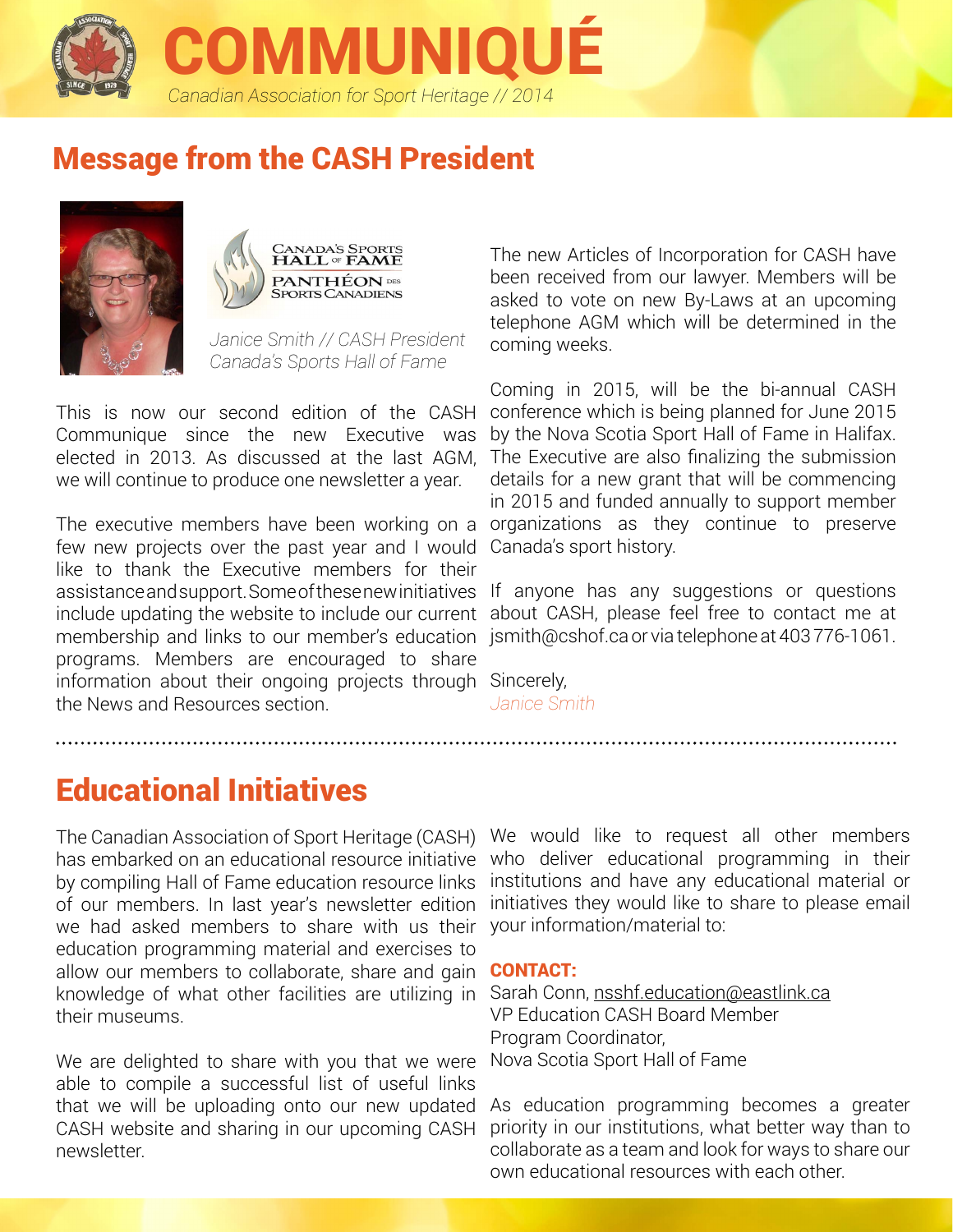



Canada's Sports Hall of Fame Induction 2014 was held on October 22nd, 2014 at the Mattamy Athletic Centre in Toronto, Ontario. Our Class of 2014 included six athletes including:

- Gareth Rees  $-$  Rugby
- Pierre Harvey Cross Country Skiing
- Horst Bulau Ski Jumping
- Sarah Burke Freestyle Skiing
- Geraldine Heaney  $-$  Ice Hockey
- $E$ lizabeth Manley Figure Skating
- Two builders  $-$  Kathy Shields  $-$  Basketball and Tim Frick – Wheelchair Basketball

The inclusion of these eight inductees bring our total number of Honoured Members to 548.

### upcoming exhibit

In celebration of Calgary hosting the 2015 Continental Cup and Tim Hortons Brier, Canada's Sports Hall of Fame is creating an exhibit entitled: "Sweeping to Success: Stories of Canadian Curling". This exhibit will run from November 27th, 2014 – June 30th, 2015.:





**NEW BRUNSWICK SPORTS** 

Legends Live

The New Brunswick Sports Hall of Fame has partnered with New Brunswick's most accomplished athletes and sport builders to inspire youth to participate in sport.

The key objectives of the Sports Ambassadors initiative are:

- To promote the benefits of sport participation
- To inspire youth to participate in sport through the delivery of compelling personal stories delivered by Sports Ambassadors

During the 2013/14 school year, our 38 Sports Ambassadors delivered 119 presentations to over 4,000 students and educators and we're on track to surpass those targets in the 20144/15 school year.

Watch our video at [http://tinyurl.com/k8g64gk](https://www.youtube.com/watch%3Fv%3DCZMvmNxvSyw) to get inspired!!!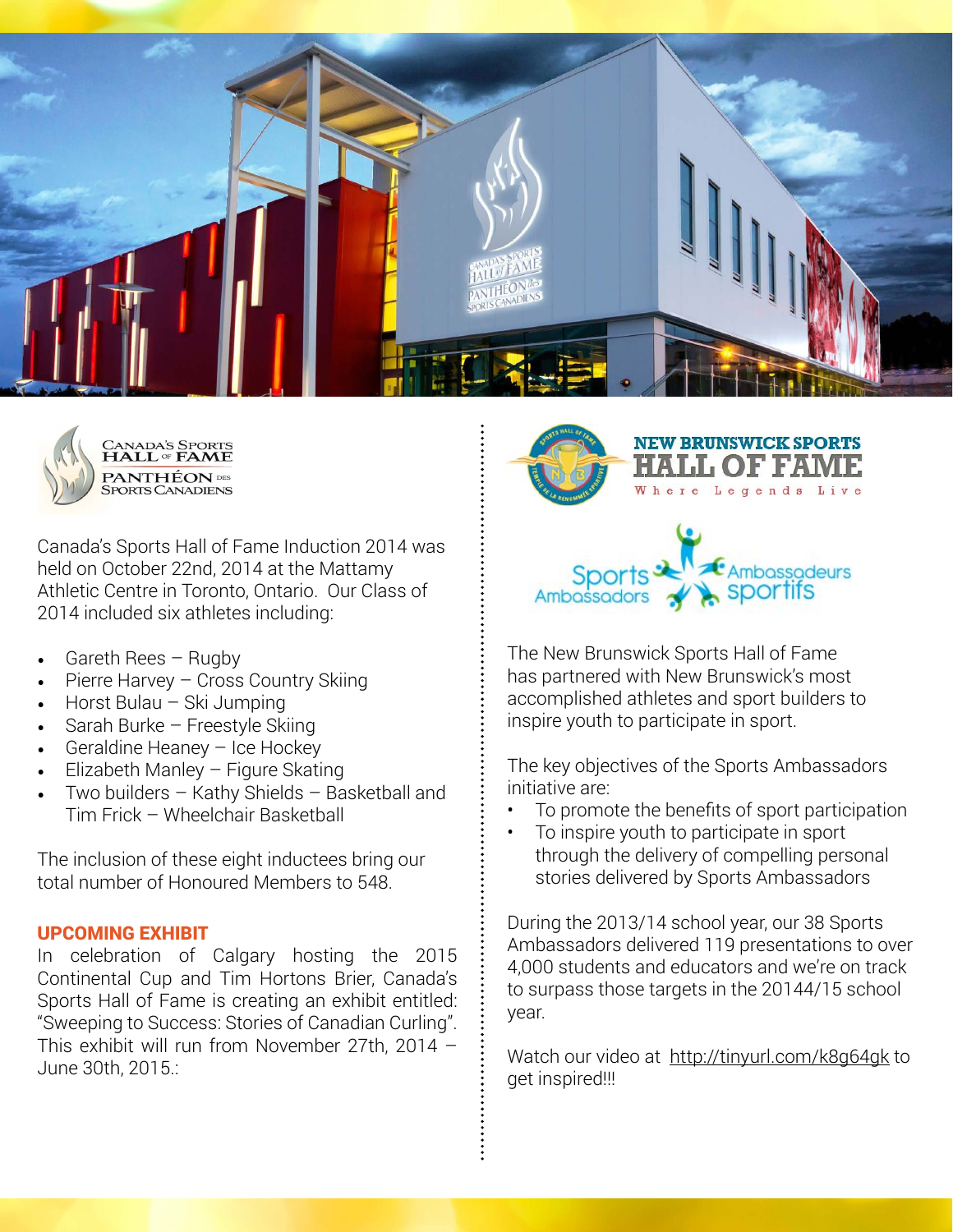



## 35th Annual Induction Awards Night

Five athletes, two builders, and one team joined the ranks of the best of the best when they were inducted into the Nova Scotia Sport Hall of Fame on Saturday, November 1st, 2014 at the World Trade and Convention Centre in Halifax.

This year's athletes include Theresa MacCuish, the all-time leading scorer in CIS women's basketball and at St. F.X. University; Richard G. Munro, who never lost a race at an Atlantic or national university track meet during his five years at Dalhousie; Ken Poole, a Commonwealth Games silver-medalist in badminton and a former U.S. Open finalist; Kevin Dugas, a golfer with 17 Atlantic Canadian PGA Championship victories; and, stock car racer Scott Fraser, known as the "Shubie Shuttle" due to his many first-place finishes on race tracks throughout the Maritimes and U.S.

We also welcomed two inductees in the builder category: Dr. Cathy Campbell, a track coach who later became team doctor for many women's national soccer teams and the first woman in North America to be appointed General Medical Officer for the FIFA World Cup Canada, and Anthony Hall, who has led canoe and kayak teams to unprecedented success while training some of Nova Scotia's finest Olympic and World Champion paddlers. This diverse inductee class is rounded out by the 1998 Truro Bearcats Hockey Club, a team that will be forever remembered for giving Nova Scotia its second-ever Allan Cup win after more than six decades of waiting.

CBC Charlottetown's Bruce Rainnie, an accomplished CBC sport play-by-play man, colour commentator and event host, was master of ceremonies for the 15th time, bringing the inductee's stories to life for an evening as memorable as the achievements that were celebrated.

2014 also marks the 50th anniversary of the Nova Scotia Sport Hall of Fame, which first opened its doors on November 3, 1964. We have been honouring, promoting, and preserving Nova Scotia's rich sport heritage for half a century, and we are proud to continue representing Nova Scotia's sport heroes.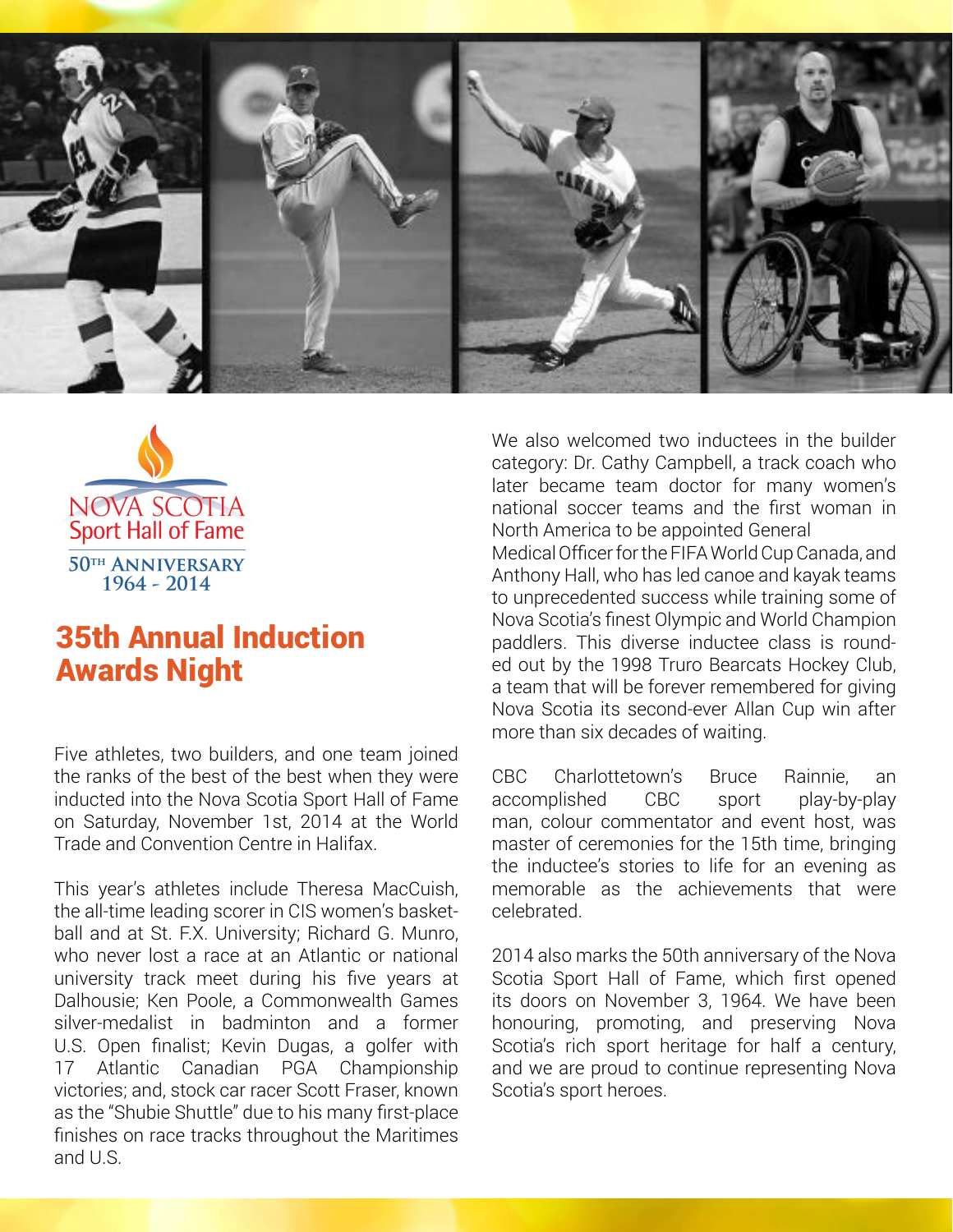

# Class of 2014 Inductees

The BC Sports Hall of Fame formally inducted its newest members Thursday, September 25, 2014 at the Banquet of Champions:

### ATHLETE CATEGORY

Greg Athans Freestyle Skiing Sarah Burke Freestyle Skiing Lars Hansen Basketball Scott Niedermayer Ice Hockey Joanne Sargent Basketball

### BUILDER CATEGORY

Bob Nicholson Ice Hockey Dr. Jack Taunton Sports Medicine

### TEAM CATEGORY

1978 Doc's Blues Women's Softball Team

## PIONEER CATEGORY

Robert Powell Tennis

MEDIA CATEGORY Paul Carson

WAC BENNETT AWARD Erwin Swangard



# A Week You'll Remember a Lifetime

### CELEBRATING OUR NEW EXHIBIT

On July 29, 2014 we opened the NEW Signature Exhibition Gallery of the BC Sports Hall of Fame with its first exhibit A Week You'll Remember A Lifetime. The exhibit celebrates the 60th Anniversary of the 1954 British Empire and Commonwealth Games. The opening was attended by 180 guests including 25 participants from the '54 games, Honoured Members, trustees and members of the media. Vancouver False Creek MLA Sam Sullivan was on hand to send best wishes from the provincial government and assist with officially cutting the ribbon to open the new wing.

### Explore. Experience. Be Proud. Be Inspired.

bcsportshalloffame.com  $\mathbf{f}$   $\mathbf{y}$  bcsportshall

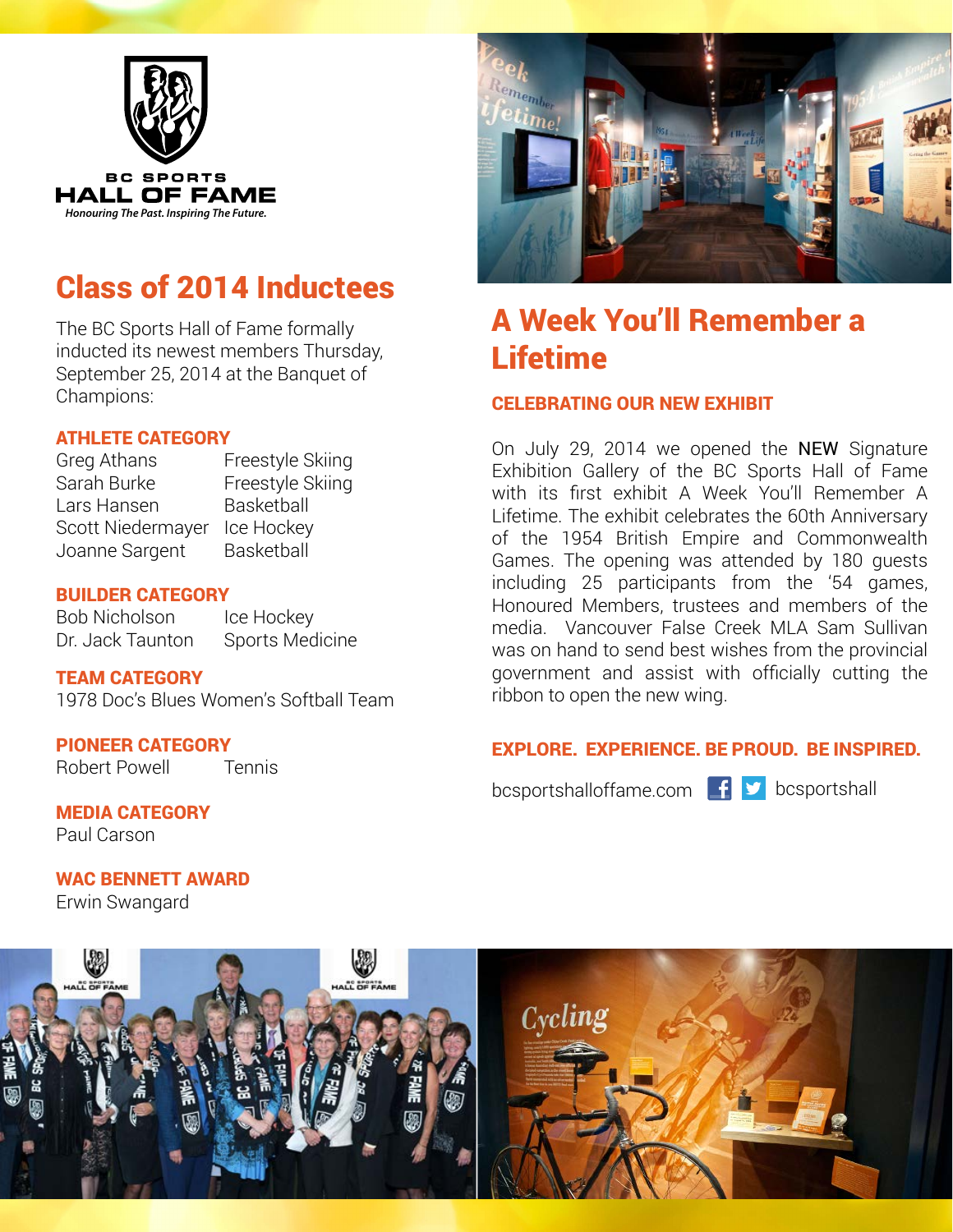



# Kerry Leitch

Kerry Leitch - Professional

A native of Woodstock, Ontario, Kerry Leitch reached the junior ranks as a figure skater and was also a professional baseball player. After his competitive days ended, he turned his attention to coaching which led to a career that spanned six decades. His early mentors were world-renowned coaches Otto Gold and Marcus Nikkanen. He was the long-time head coach of the Preston Figure Skating Club and he coached both pair and singles. A world championship and Olympic coach, his Champions Training Centre in Cambridge, Ontario, was home to both Canadian and international competitors. He and his coaching team led 48 Canadian champions to the top of the podium, including Lloyd Eisler, Katherina Matousek, Christine (Tuffy) Hough, Doug Ladret, Cynthia Coull, Mark Rowsom, Cindy Landry, and Lyndon Johnston.

As a former Figure Skating Coaches of Canada President and board member of the Canadian Figure Skating Association (now Skate Canada),

Leitch helped to push the sport forward through his roles as a coach and sport administrator. He authored figure skating coach certification courses in both Canada and the USA, and was a featured presenter at many Canadian, US and ISU seminars for coaches, skaters and judges.

Inducted into the Skate Canada Hall of Fame 2012.

---------------------------------------------------------------------------

Kerry Leitch - Professionnel

Originaire de Woodstock, en Ontario, Kerry Leitch a atteint les rangs juniors en tant que patineur artistique en plus d'être aussi un joueur professionnel de baseball. Au terme de ses années de compétition, il a tourné son attention vers l'entraînement, ce qui l'a mené vers une carrière qui s'est échelonnée sur six décennies. Ses premiers mentors ont été les entraîneurs de renommée mondiale Otto Gold et Marcus Nikkanen. Il a été l'entraîneur en chef de longue date du Club de patinage artistique Preston et a entraîné des patineurs en couple et en simple. Entraîneur au niveau des Championnats du monde et des Jeux olympiques, il a accueilli des concurrents canadiens et internationaux à son Champions Training Centre, à Cambridge, en Ontario. Son équipe d'entraîneurs et lui ont mené 48 champions canadiens au haut du podium, y compris Lloyd Eisler, Katherina Matousek, Christine (Tuffy) Hough, Doug Ladret, Cynthia Coull, Mark Rowsom, Cindy Landry et Lyndon Johnston.

Ancien président d'Entraîneurs en patinage artistique du Canada et membre du conseil d'administration de l'Association canadienne de patinage artistique (à présent Patinage Canada), Kerry a favorisé l'avancement du sport dans l'exercice de ses fonctions d'entraîneur et d'administrateur de sport. Il a créé des cours de certification pour les entraîneurs de patinage artistique au Canada et aux États-Unis et a été le présentateur invité à de nombreux séminaires offerts au Canada, aux États-Unis et par l'ISU aux entraîneurs, patineurs et juges.

Intronisé au Temple de la renommée de Patinage Canada en 2012.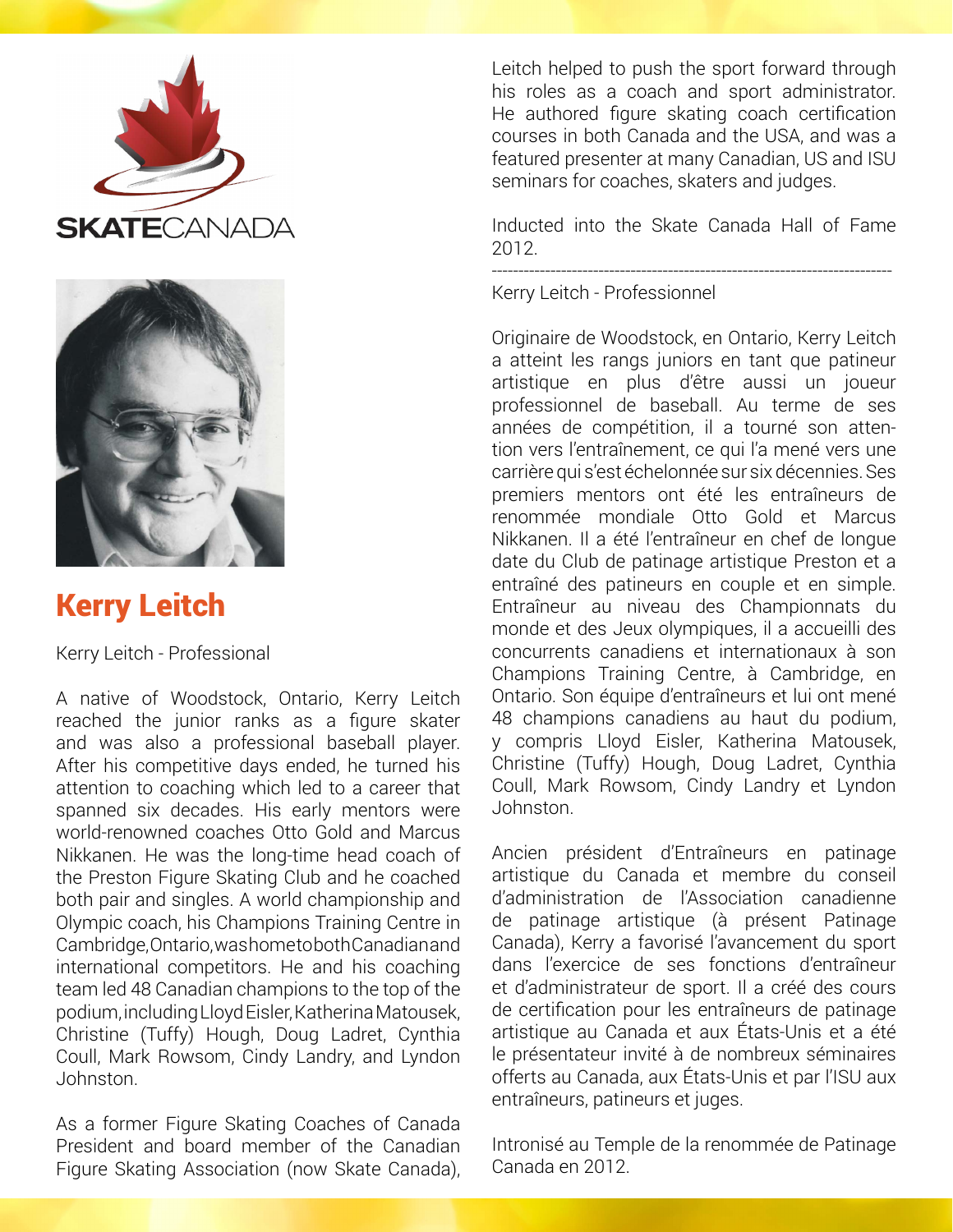



## Class of 2014 Inductees

The Manitoba Sports Hall of Fame has been able to take advantage of the close proximity of The Manitoba Museum (one block south of us) to partner with their school programs and offer students a coordinated tour experience. This way, teachers can book one bus and spend the entire day between the two locations. The Manitoba Sports Hall of Fame programming includes a scavenger hunt to introduce the students to the Museum's Decade Galleries and a guided tour. We can customize the offering to focus on a specific sport or story. Through our Feature Exhibit Program, we are able to provide unique programming that encourages teachers to come back to a different experience every time (these exhibits, changed approximately twice per year, focus on a particular sports story - ie Winter Olympics, Hockey MB's 100th Anniversary, Grey Cup in Winnipeg, etc.).

Our school program has also transferred very well to accommodate both day care programs and schoolage camp experiences. During Spring Break each year, Hockey Manitoba brings their campers to a half day at the Hall of Fame and Wheelchair Sports and the Winnipeg Rowing Club have each utilized our programming during their Summer camps. www.manitobahalloffame.ca